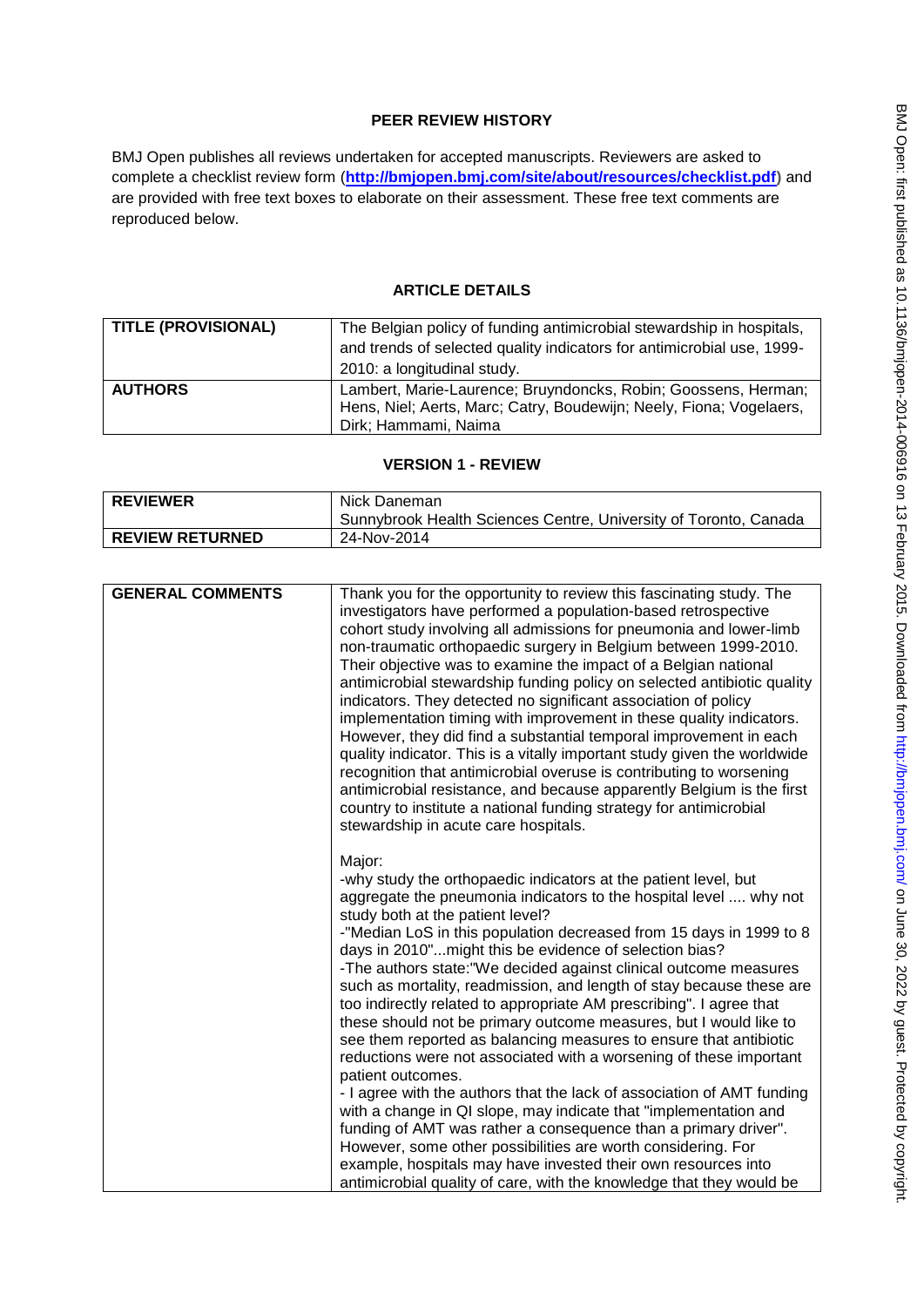| soon receiving national resources to sustain their impact.<br>-Another potential explanation is that the chosen QIs might be ones<br>that don't require institution of substantial economic resources.<br>Would it be possible to test some other antibiotic QIs that would<br>require more resources (e.g., reduction in broad spectrum DDDs,<br>reduction in antibiotic use in ICU patients, ), such that the slope of<br>improvement could be more flat prior to provision of Belgian financial<br>support to hospitals |
|----------------------------------------------------------------------------------------------------------------------------------------------------------------------------------------------------------------------------------------------------------------------------------------------------------------------------------------------------------------------------------------------------------------------------------------------------------------------------------------------------------------------------|
| Minor:<br>-severity of illness scores (Sol 1-4) are referenced, but it might help<br>to have them defined in the manuscript<br>-were major lower limb orthopaedic surgery and pneumonia chosen<br>a priori? Are their plans to examine some other clinical groups                                                                                                                                                                                                                                                          |

| <b>REVIEWER</b>        | Camilla Wiuff<br>Health Protection Scotland, Scotland, United Kingdom |
|------------------------|-----------------------------------------------------------------------|
| <b>REVIEW RETURNED</b> | 08-Dec-2014                                                           |

| <b>GENERAL COMMENTS</b> | It is a highly relevant study that examines the relationship between<br>investment in national antimicrobial stewardship and outcome with<br>regards to quality in antimicrobial use. The main problem with<br>assessing any impact of the Belgium stewardship program, seems<br>to be a lack of coordination of the policies at a national level, as<br>hospitals could between a range of priorities and start dates for<br>specific policies also seemed to vary and clarity around whether the<br>funding actually was spent on what it was intended for is lacking.<br>Under these circumstances, it is not surprising that no strong<br>correlation was found for any of the QIs. The fact that funding for<br>AMTs was given to hospitals at different times also makes it very<br>hard to characterise confounding factors including other policies,<br>interventions and campaigns that could have affected the<br>antimicrobial use pattern. I suggest the authors discuss the<br>complexity of confounders in the wider context of the hospital<br>setting. |
|-------------------------|------------------------------------------------------------------------------------------------------------------------------------------------------------------------------------------------------------------------------------------------------------------------------------------------------------------------------------------------------------------------------------------------------------------------------------------------------------------------------------------------------------------------------------------------------------------------------------------------------------------------------------------------------------------------------------------------------------------------------------------------------------------------------------------------------------------------------------------------------------------------------------------------------------------------------------------------------------------------------------------------------------------------------------------------------------------------|
|                         | Specific points:                                                                                                                                                                                                                                                                                                                                                                                                                                                                                                                                                                                                                                                                                                                                                                                                                                                                                                                                                                                                                                                       |
|                         | Abstract:<br>in the conclusion of the abstract - it is speculated that<br>'implementation and funding of AMTs was rather a consequence<br>than a driver'. I don't see any evidence of that association in the<br>results, which in fact show improvement in selected areas following<br>the change points although not very strong. I therefore suggest that<br>part of the sentence is deleted.                                                                                                                                                                                                                                                                                                                                                                                                                                                                                                                                                                                                                                                                       |
|                         | Methods:<br>Were all patient-level data obtained from the same database<br>(described as for financing purposes), or was it a combination of<br>data sets used (i.e. on pharmacy expenditure and diagnoses and<br>severity)?                                                                                                                                                                                                                                                                                                                                                                                                                                                                                                                                                                                                                                                                                                                                                                                                                                           |
|                         | If linked data were used, were ethical permissions obtained?                                                                                                                                                                                                                                                                                                                                                                                                                                                                                                                                                                                                                                                                                                                                                                                                                                                                                                                                                                                                           |
|                         | What type of personal information identifiers were used to extract<br>the data?                                                                                                                                                                                                                                                                                                                                                                                                                                                                                                                                                                                                                                                                                                                                                                                                                                                                                                                                                                                        |
|                         | How were the data validated (and cases included/excluded)?                                                                                                                                                                                                                                                                                                                                                                                                                                                                                                                                                                                                                                                                                                                                                                                                                                                                                                                                                                                                             |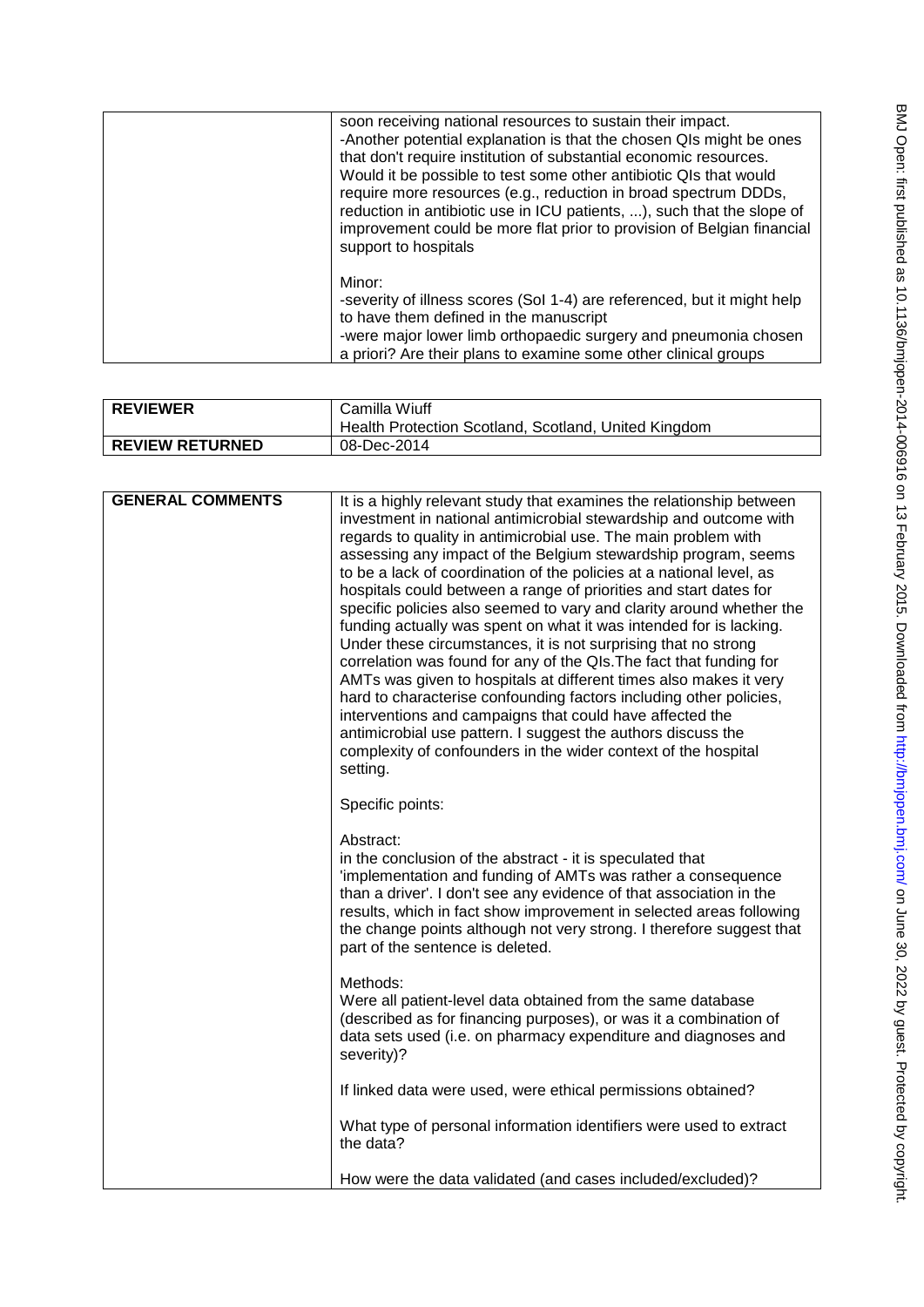| Discussion:                                                           |
|-----------------------------------------------------------------------|
| It is not clear what is being said about the Scottish antimicrobial   |
| stewardship programme. Year 2008 has been used as baseline year       |
| in many of the Scottish Quality Indicator reports (including hospital |
| use) if relevant with regards to the policy in question.              |

## **VERSION 1 – AUTHOR RESPONSE**

Reviewer Name Nick Daneman

Institution and Country Sunnybrook Health Sciences Centre, University of Toronto, Canada Please state any competing interests or state "None declared": None Declared

Please leave your comments for the authors below

Thank you for the opportunity to review this fascinating study. The investigators have performed a population-based retrospective cohort study involving all admissions for pneumonia and lower-limb non-traumatic orthopaedic surgery in Belgium between 1999-2010. Their objective was to examine the impact of a Belgian national antimicrobial stewardship funding policy on selected antibiotic quality indicators. They detected no significant association of policy implementation timing with improvement in these quality indicators. However, they did find a substantial temporal improvement in each quality indicator. This is a vitally important study given the worldwide recognition that antimicrobial overuse is contributing to worsening antimicrobial resistance, and because apparently Belgium is the first country to institute a national funding strategy for antimicrobial stewardship in acute care hospitals.

Major:

Q/ -why study the orthopaedic indicators at the patient level, but aggregate the pneumonia indicators to the hospital level .... why not study both at the patient level? \*\*\*\*\*\*\*\*\*\*\*\*\*\*\*\*\*\*\*\*\*\*\*\*\*\*\*\*\*\*\*\*\*\*\*\*\*\*\*\*\*\*\*\*\*\*\*\*

A/The "surgery" indicator is a dichotomous indicator that is easily defined at patient level (compliance with guidelines: yes/no).

By contrast the pneumonia indicators (ratio oral/parenteral; and mean number of DDD) are continuous and cannot be dichotomized and interpreted qualitatively at patient level – there is no "right" or "wrong" value of these indicators at patient level. This is why we aggregated them at hospital level.

-"Median LoS in this population decreased from 15 days in 1999 to 8 days in 2010"...might this be evidence of selection bias?

Our database is exhaustive, so there cannot be any selection bias. This decrease in length of stays reflects a general decrease in length of stays in hospitals, in Belgium as in in most OECD countries (see:

OECD: Health Data Statistics and Indicators for 30 Countries. Paris, France.

http://stats.oecd.org/index.aspx selected health data, Average length of stay for acute care). Reasons include changes in medical technology and customary medical practice, and financial pressures including changes in hospital reimbursement.

\*\*\*\*\*\*\*\*\*\*\*\*\*\*\*\*\*\*\*\*\*\*\*\*\*\*\*\*\*\*\*\*\*\*\*\*\*\*\*\*\*\*\*\*\*\*\*\*\*\*\*\*\*\*\*

Q/-The authors state:"We decided against clinical outcome measures such as mortality, readmission, and length of stay because these are too indirectly related to appropriate AM prescribing". I agree that these should not be primary outcome measures, but I would like to see them reported as balancing measures to ensure that antibiotic reductions were not associated with a worsening of these important patient outcomes.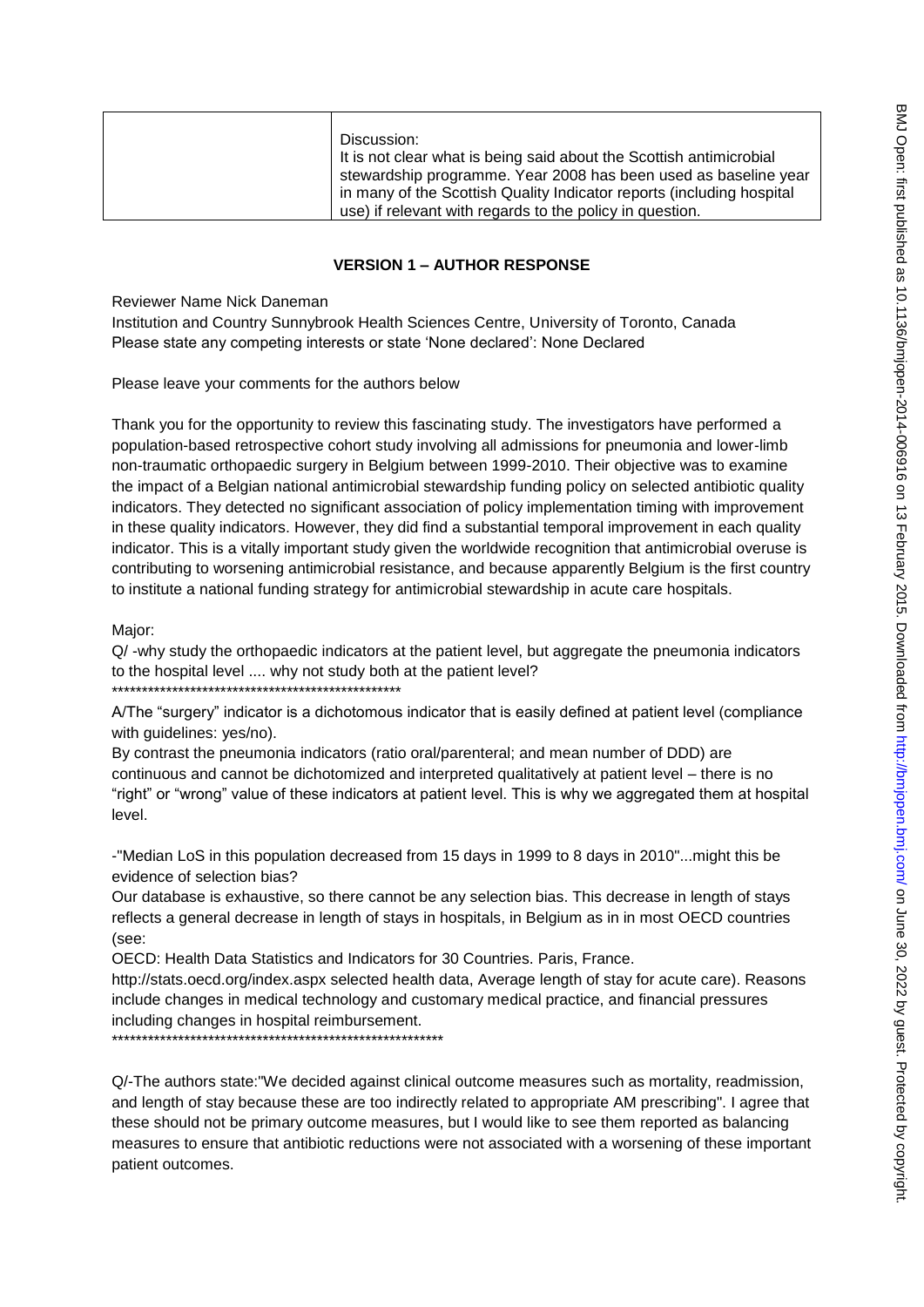#### 

A/Some figures are already given in the article:

•Surgery (under "results" / surgery QI- second sentence: ) : Median LoS in this population decreased from 15 days in 1999 to 8 days in 2010."

•Pneumonia - (under "results" / pneumonia QI, first \$ lines 193-196) :

From 1999 to 2010, median LoS in this population decreased from 9 to 7 days, percentile 25 for age decreased from 16 to 11 years old. Case-fatality decreased in all 4 categories of Sol, from 1,6 to 0.4% in less severe illness (Sol 1), and from 40% to 33% in more severe illness (Sol 4).

More details (apart from readmissions) can be found in the original research report (reference 18 in the article, with link to full-time text), in particular data on case-fatality per year and degree of severity (showing regular decrease). There is no indication of a negative trend that could be attributed to changes in antimicrobial use.

https://www.wiv-isp.be/nsih/download/Home/AMTABU\_FINAL\_REPORT.pdf

Table 3.Number of hospital stavs, age of patients, length of stay for major lower limb surgery\*. Belgium 1999-2010. (p18) Table 10.Number of hospital stavs for simple pneumonia\*, and case-fatality, per degree of severity (DoS), Belgium, 1999-2010 (p27) Table 12. Length of stay (days) in hospital for simple pneumonia\*, per degree of severity, Belgium, 1999-2010 (p29)

 $Q$  - I agree with the authors that the lack of association of AMT funding with a change in QI slope. may indicate that "implementation and funding of AMT was rather a consequence than a primary driver". However, some other possibilities are worth considering. For example, hospitals may have invested their own resources into antimicrobial quality of care, with the knowledge that they would be soon receiving national resources to sustain their impact.-

A/We agree with that and believe this is addressed in the following sentence :

((See I 270-273, under Discussion// interpretation)

"The selected items for QI, i.e. prophylaxis for major limb orthopedic surgery and antimicrobial therapy in community acquired pneumonia are items/topics likely to have been addressed in the hospital antimicrobial policy at different time points, fully or largely independent from the implementation of AMT".

The hospitals who participated to the pilot project in 2002 were selected on the basis of their commitment to improving antimicrobial use and had probably already started implementing some actions. It might indeed be a plausible explanation for the fact that there was no change in trends for the QI associated with AMT funding.

Q/ Another potential explanation is that the chosen QIs might be ones that don't require institution of substantial economic resources. Would it be possible to test some other antibiotic QIs that would require more resources (e.g., reduction in broad spectrum DDDs, reduction in antibiotic use in ICU patients, ...), such that the slope of improvement could be more flat prior to provision of Belgian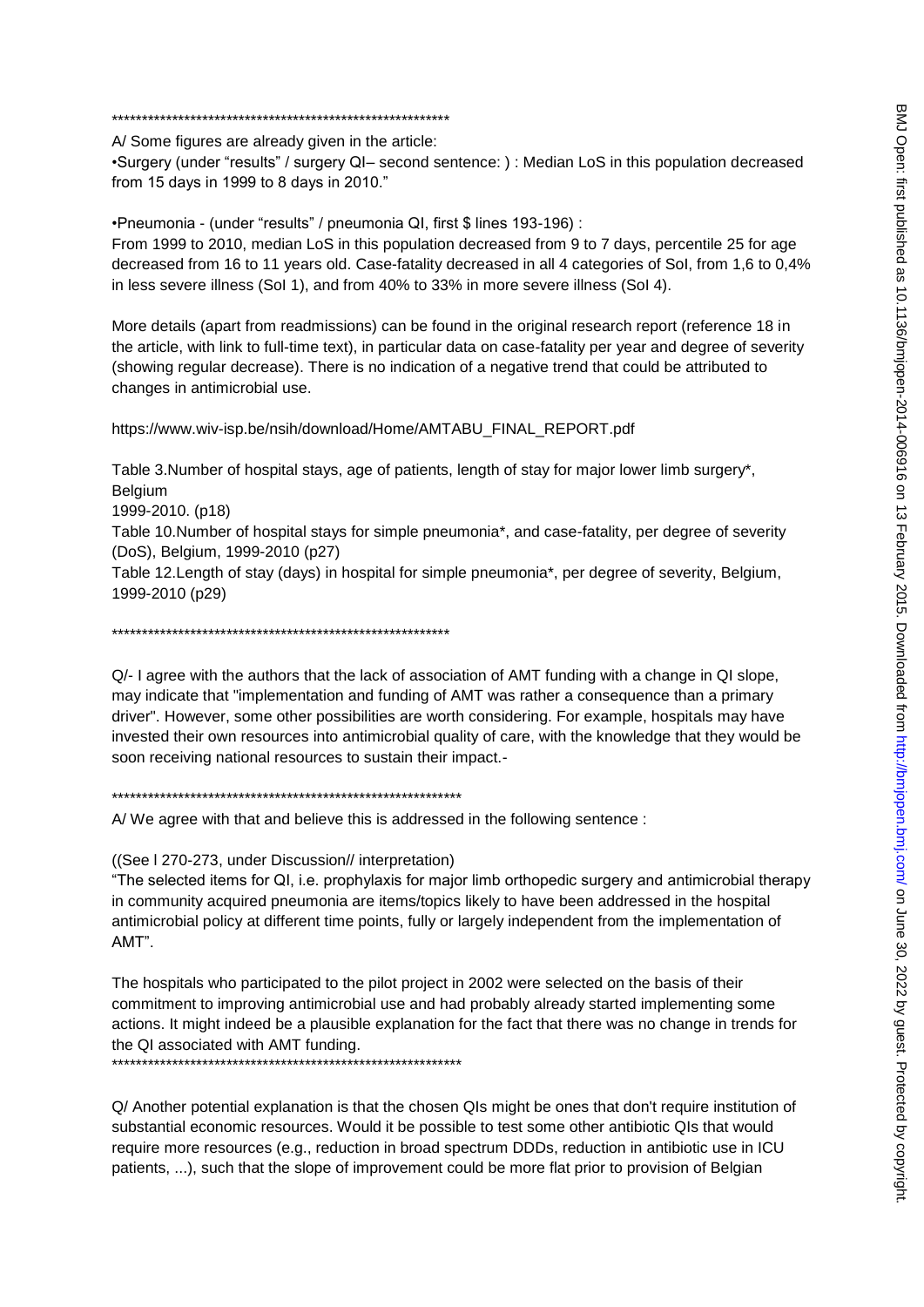financial support to hospitals

A/We indeed acknowledge as a limitation of this study that it only addresses a limited number of indicators, and that looking at other indicators might provide different results – whether positive – or negative. We hope to be able to look at other indicators, but funding for this new study is uncertain. On the other hand, we chose these particular indications in our study because they account for the largest number of patients receiving antimicrobials in hospitals, so these should be priorities for intervention (and evaluation) anyway.

(See text: under "conclusions/generalizibilty" Il 282-285)

"We looked at a limited number of QI for a limited number of indications, and fall short of providing a global picture of trends in quality of AM use in Belgian hospitals, and of the effect of implementing and funding AMT in hospitals. This study should ideally be complemented by other indicators, which might provide different results" 

Minor:

Q/-severity of illness scores (Sol 1-4) are referenced, but it might help to have them defined in the manuscript

We have added in the manuscript – method section –(II 108-111) insert in blue - some more details on the severity of illness score:

The severity of illness for the hospital stay is assigned following a complex computerized algorithm that takes into account the patient's primary and secondary diagnoses, procedures, and age (the underlying clinical principle is that patients with high severity of illness are characterized by multiple serious diseases or illness)

Q/-were major lower limb orthopaedic surgery and pneumonia chosen a priori?

A/The rationale for choosing prophylaxis for orthopaedic surgery and pneumonia was that these are the two indications accounting for the largest number of patients receiving antimicrobials in hospitals (see introduction, last paragraph, II98-100).

The objectives of our study were to analyze the association of this policy with trends of selected quality indicators (QI) for AM use in hospitals. We focused on the indications accounting for the largest number of patients receiving AM.

Q/Are their plans to examine some other clinical groups

A/We hope to be able to examine some other clinical groups, but this will depend on the availability of funding for this research.

**Reviewer Name Camilla Wiuff** 

Institution and Country Health Protection Scotland, Scotland, United Kingdom Please state any competing interests or state 'None declared': None declared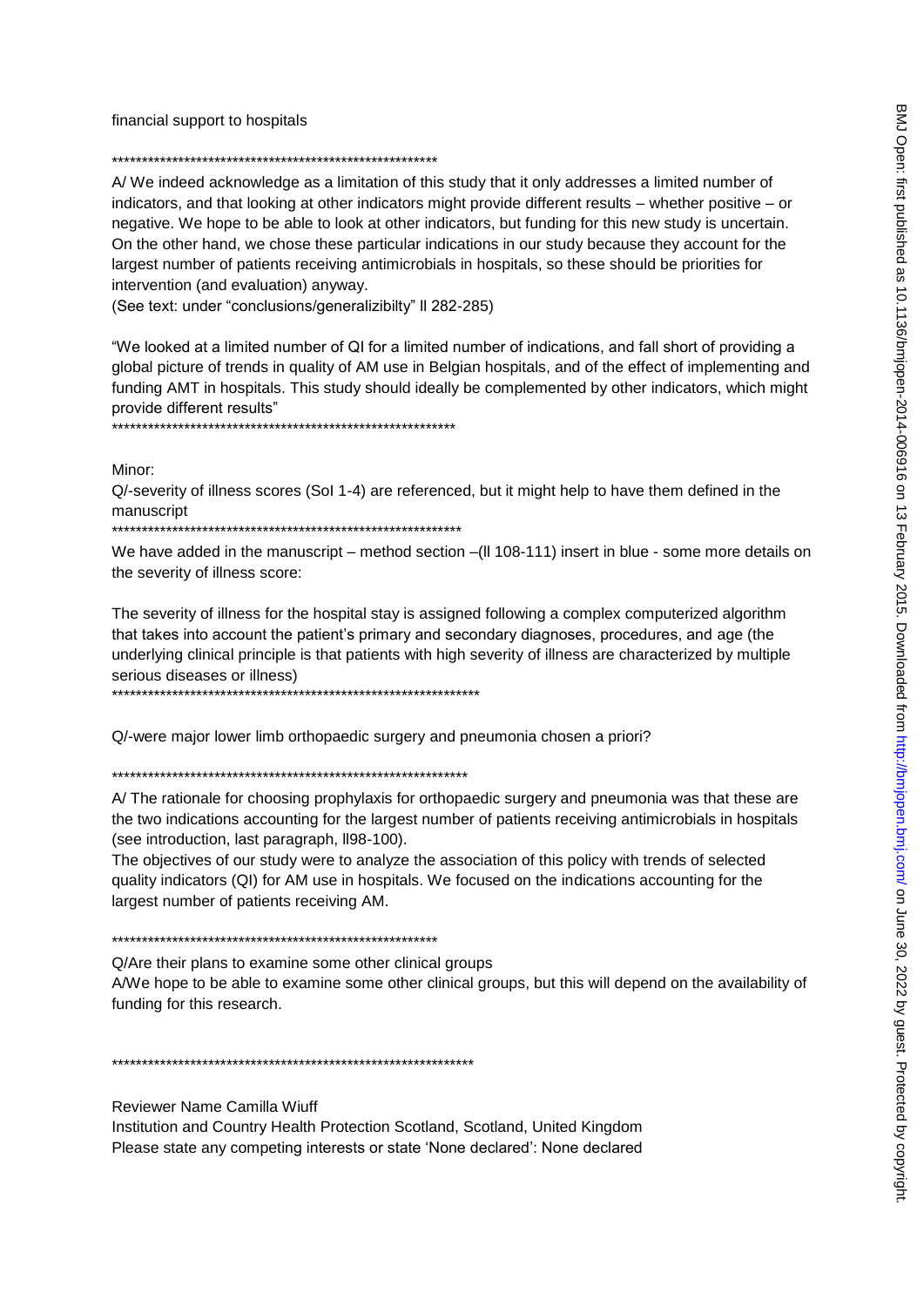Please leave your comments for the authors below General:

Q/It is a highly relevant study that examines the relationship between investment in national antimicrobial stewardship and outcome with regards to quality in antimicrobial use. The main problem with assessing any impact of the Belgium stewardship program, seems to be a lack of coordination of the policies at a national level, as hospitals could between a range of priorities and start dates for specific policies also seemed to vary and clarity around whether the funding actually was spent on what it was intended for is lacking. Under these circumstances, it is not surprising that no strong correlation was found for any of the QIs.

A/The fact that the policy was implemented at different times in different hospitals does not reflect a lack of coordination of the policy, but rather a phased implementation (3 phases). The first (pilot) phase – was on a voluntary basis. Indeed the other problems mentioned (no priority themes, transparency in budget use) can help explain why no correlation was found for any of the indicators; these are part of the interpretation of our results.

Q/The fact that funding for AMTs was given to hospitals at different times also makes it very hard to characterise confounding factors including other policies, interventions and campaigns that could have affected the antimicrobial use pattern. I suggest the authors discuss the complexity of confounders in the wider context of the hospital setting.

#### 

A/ The fact that funding was given to hospitals at different times would make it very hard indeed to assess confounding if our study had been using an ecological design. It is a great advantage for a study using patient-based data, because our change point model - adjusting for differences in casemix – allows us to compare not only each hospital with itself - before and after implementation of the policy – but also hospitals with, and without the policy.

Our study focused on the effect of a particular policy at national level – it was not the purpose to explain the (positive) trends observed : it would indeed be difficult to account for all possible confounding. We also stress that the policy did not show any effect on national trends, but – given the high heterogeneity observed - might have worked in some hospitals. 

Specific points:

Q/Abstract:

in the conclusion of the abstract - it is speculated that 'implementation and funding of AMTs was rather a consequence than a driver'. I don't see any evidence of that association in the results, which in fact show improvement in selected areas following the change points although not very strong. I therefore suggest that part of the sentence is deleted.

A/This is speculation indeed. We have deleted that sentence from the abstract. It is true that there was improvement in the selected area following the change points but the trend did not deviate from the trends of improvement observed before the change point.

deleted:

Changes observed may reflect the more multifactorial and continuous change process of quality improvement, of which the implementation and funding of AMT was rather a consequence than a primary driver

replaced by: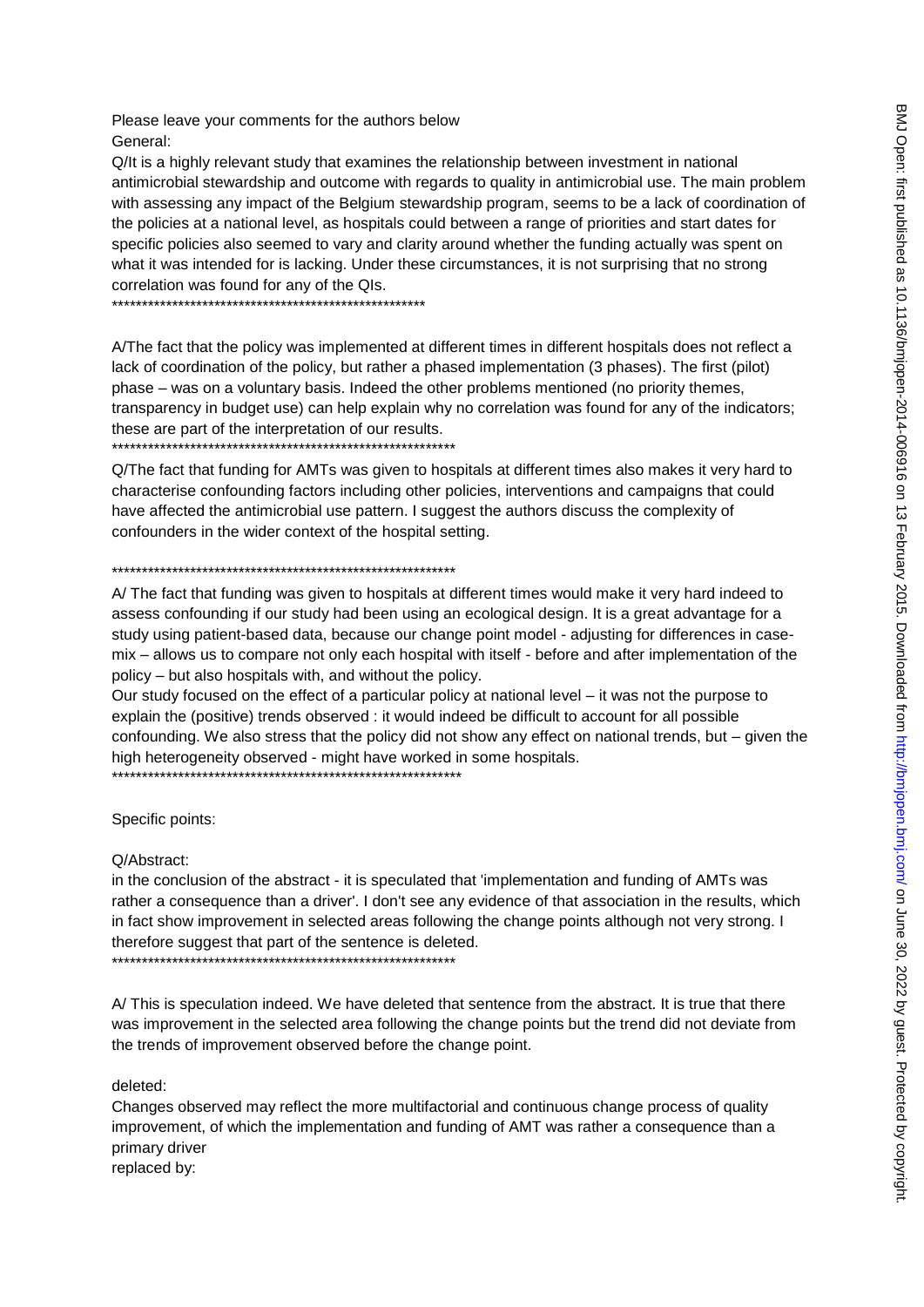Our findings do not question the need for AMT, nor the need for continuation of AMT funding. Several recommendations can be made in order to make the best of Belgium's unique political, and financial commitment in that field.

### O/ Methods:

Were all patient-level data obtained from the same database (described as for financing purposes), or was it a combination of data sets used (i.e. on pharmacy expenditure and diagnoses and severity)? If linked data were used, were ethical permissions obtained? That type of personal information identifiers were used to extract the data? How were the data validated (and cases included/excluded)?

#### 

A/All patient-level data came from the same database, generated as part of the routine work of the Ministry of Health and National Sick Fund. Data were anonymised and only variables (and level of details) relevant to the study objectives were available to us. Eg, we had no data on date of admission and discharge (only year of discharge, and length of stay).

Validation: these are routinely collected data, and validation is done at several steps. There is a specialized team responsible for these data in each hospital (ex: assigning ICD-9 codes), and regular additional controls are performed in hospitals by health authorities. Assignment of APR-DRG and severity of illness level is done by a specialized software (called router). Other quality checks are performed when data collated at national level. The whole process of compiling and validating the national database takes more than two years.

Cases included / excluded: the database we received is exhaustive (all hospital stays for the APRDRG of interest). For the purpose of the study we excluded some records, as mentioned in the article:

Under "Results – surgery QI" (II166-168) : "A total of 325,094 hospitals stays between 1999 and 2010 were available for analyses (90% of total number of stays coded APR DRG 302, after exclusion of Sol 3 and 4, stays with infectious diagnoses, and errors in hospital coding)".

Under "Results – Pneumonia QI" (II189-190) : "A total of 327,635 hospitals stays between 1999 and 2010 were available for analyses (95% of the total number of stays coded APR DRG 139, after exclusions for coding errors)."

More details on these exclusions can be found in the study report (ref 18 in the article) https://www.wiv-isp.be/nsih/download/Home/AMTABU\_FINAL\_REPORT.pdf

## $(p 17)$

Table 1.Number of stays in APR-DRG 302 in Belgium, 1999-2010, and exclusions for further analyses.

### $(p26)$

Table 8. Exclusions from total database, admissions for simple pneumonia\*, Belgium 1999-2010

#### 

O/Discussion:

It is not clear what is being said about the Scottish antimicrobial stewardship programme. Year 2008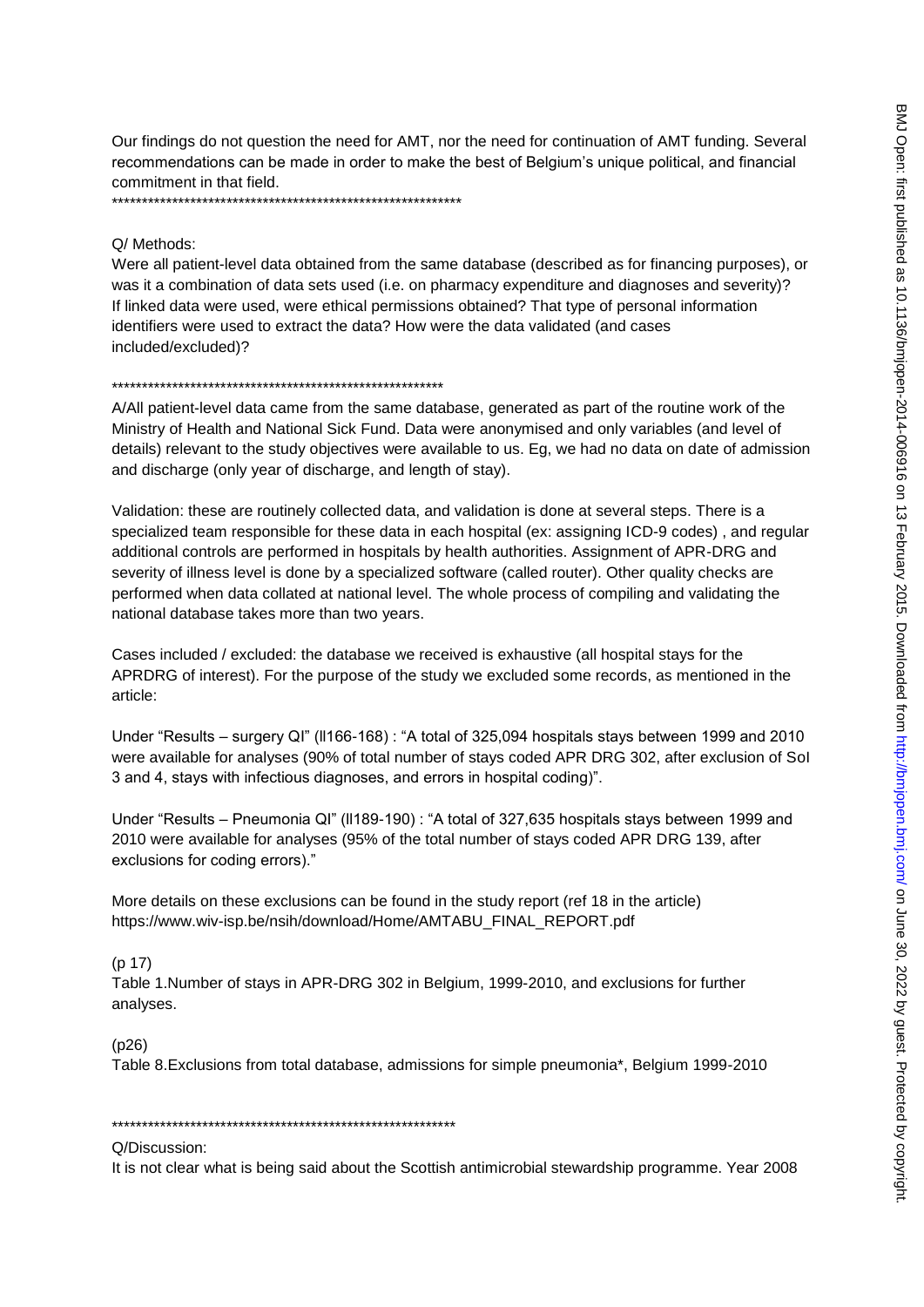has been used as baseline year in many of the Scottish Quality Indicator reports (including hospital use) if relevant with regards to the policy in question. \*\*\*\*\*\*\*\*\*\*\*\*\*\*\*\*\*\*\*\*\*\*\*\*\*\*\*\*\*\*\*\*\*\*\*\*\*\*\*\*\*\*\*\*\*\*\*\*\*\*\*\*\*\*\*\*\*\*\*

A/ We have deleted the following sentence referring to Scotland

(Although Scotland also funds AMTs at hospital level since 2008,19 this specific aspect was not isolated from other components of the Scottish antimicrobial policy in an impact evaluation.20)

And replaced it by the following one , hoping this is more clear:

Another country – Scotland – funds AMT in hospitals since 2008, as part of a comprehensive policy to improve antimicrobial prescribing. The policy as a whole appears to be successful; but to what extent did the funding of AMT contribute to this success remains unknown.

## **VERSION 2 – REVIEW**

| <b>REVIEWER</b>        | Nick Daneman                                                        |
|------------------------|---------------------------------------------------------------------|
|                        | Sunnybrook Health Sciences Centre, University of Toronto, Institute |
|                        | for Clinical Evaluative Sciences                                    |
| <b>REVIEW RETURNED</b> | 18-Dec-2014                                                         |

| <b>GENERAL COMMENTS</b> | I appreciate the authors' thoughtful responses to my questions and |
|-------------------------|--------------------------------------------------------------------|
|                         | comments.                                                          |

| <b>REVIEWER</b>        | Camilla Wiuff<br>Health Protection Scotland, Scotland, Inuted Kingdom |
|------------------------|-----------------------------------------------------------------------|
| <b>REVIEW RETURNED</b> | 09-Jan-2015                                                           |

| <b>GENERAL COMMENTS</b> |
|-------------------------|

## **VERSION 2 – AUTHOR RESPONSE**

We adress separately the suggestions of the reviewer:

1) the choice of type of quality indicators 2) the diversity of stewardship themes/intervention areas among the hospitals, 3) the phased-in implementation of stewardship and confounding. Additions to the text are marked in blue in the Word documents

Q/ choice of type of quality indicators

A/This has been added to the text (discussion section – heading strength and limitations – l255): The major limitation of this study is that we only looked at 3 QI, for only 2 indications. These QI do not measure patient"s outcomes such as surgical site infection, or mortality (but these are only indirectly related to appropriate AM prescription eg, overshooting could also cure a patient).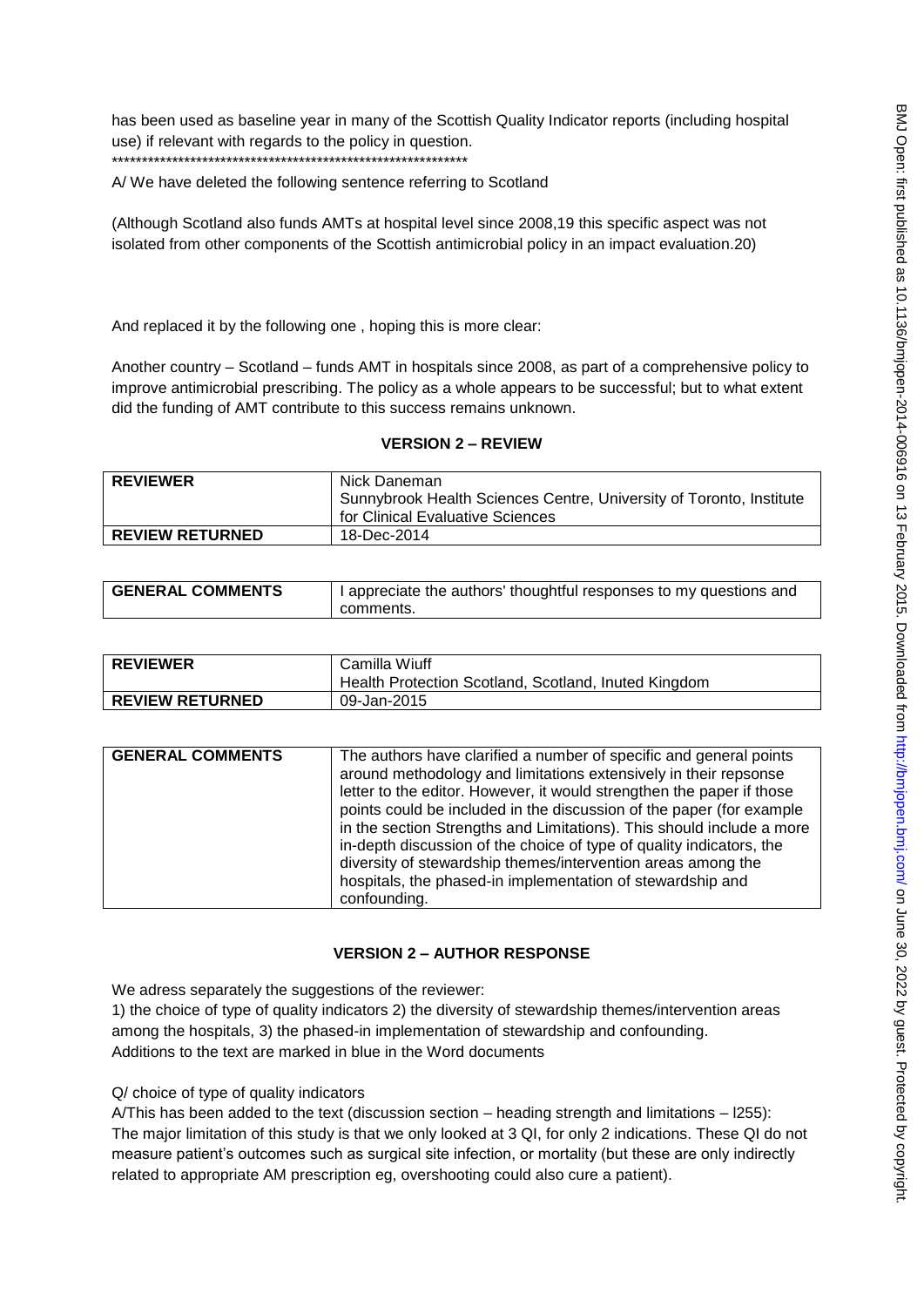We would like to underline that explanations on choice of QI, and limitations, are already discussed in the article:

1) Choice of QI is explained in the method section (l120)

" The 2 APR-DRG with the highest number of patients receiving AM were APR DRG 302 (major lower limb orthopedic surgery without trauma - mainly hip or knee replacement - or revision) and APR DRG 139 (simple pneumonia). We decided against clinical outcome measures such as mortality, readmission, and length of stay because these are too indirectly related to appropriate AM prescribing."

2) Limitations related to choice of QI are also addressed in the discussion section, under "generalizability" heading (l 288)

"The generalizability of our study finding is limited by the intrinsic complexity of evaluating quality of AM use in hospitals. We looked at a limited number of QI for a limited number of indications, and fall short of providing a global picture of trends in quality of AM use in Belgian hospitals, and of the effect of implementing and funding AMT in hospitals. This study should ideally be complemented by other indicators, which might provide different results"

Q/ the diversity of stewardship themes/intervention areas among the hospitals A/ As stressed in the article, our study focused on the effect of a particular policy at national level, See eg abstract, l 55: "Improvements have been observed but could not be related at national level to the policy under study." Or under strengths and limitations (5th bullet, l 74) "This study has shown no impact of the policy at national level, but has not investigated determinant of success or failure at hospital level. "

This study did not look at the determinants of success or failure at hospital level, because we had no individual details on what was exactly done in each hospital. In practice, hospitals were not given precise targets and were left to devise their own themes and intervention.

We agree with the reviewer that more details on the intervention can improve the article. We have added in the introduction section (l92):

Apart from funding, the intervention included technical guidance and advanced specialist training for the formal establishment and follow-up of AMTs. Hospitals were not given targets, and were left to devise their own interventions and themes. A self-reporting survey was conducted in 2007. Antibiotic stewardship tools used by AMTs included (non-exhaustive list): an antibiotic formulary (96% of hospitals), practice guidelines for antibiotic therapy and surgical prophylaxis (92%, and 96%, respectively), a list of restricted antimicrobial agents (76%), sequential intravenous/oral therapy with equivalent bioavailaibility (79%) . (ref)

Please note we refer that the fact that AMT were not given targets as a possible explanation for our finding, (under section "discussion, heading "interpretation", l280)

"AMT were not given targets, and therefore might have chosen other priorities for interventions than the indications analyzed here, despite these being the indications with the highest volume of patients receiving AM."